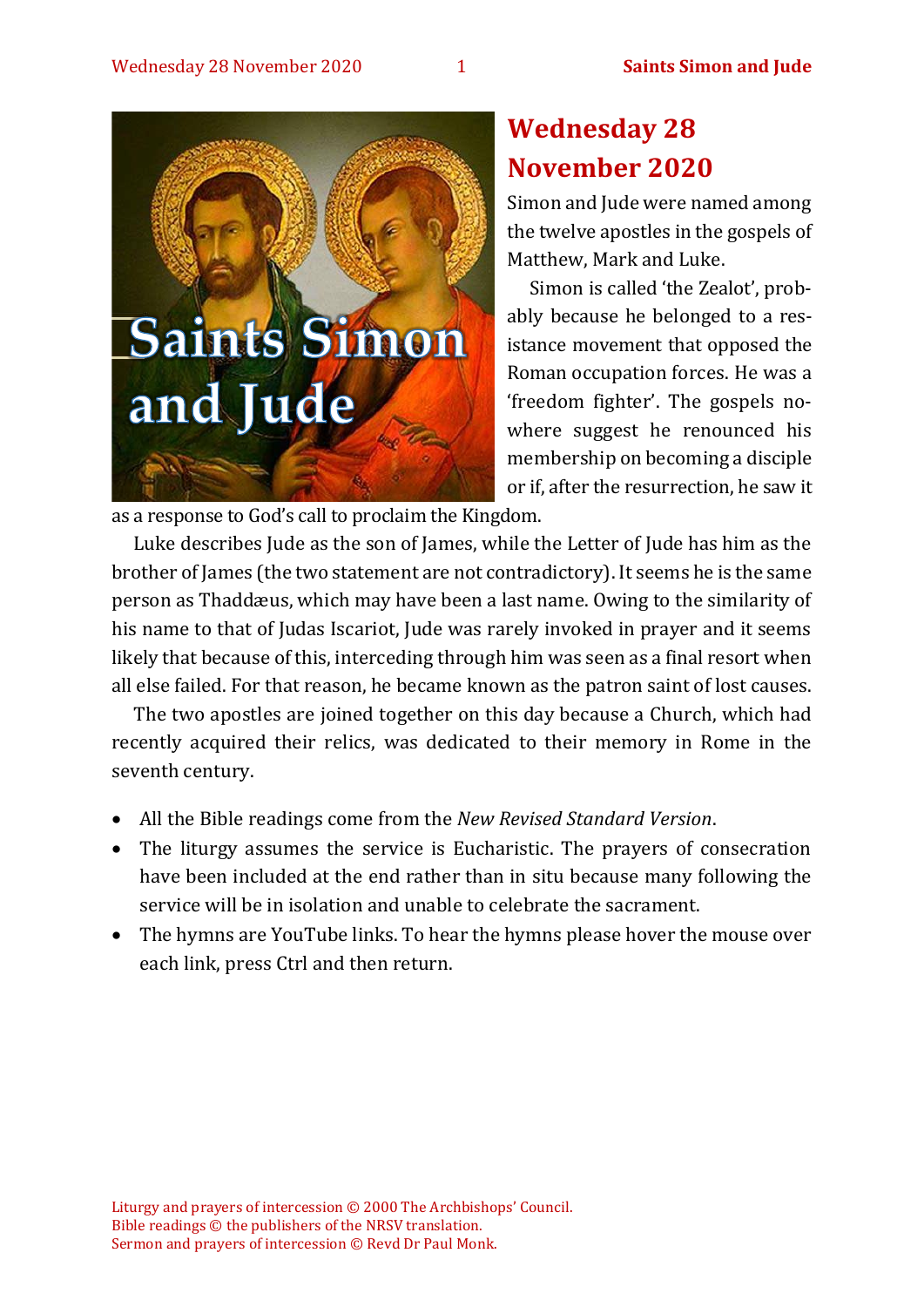# **Introduction and welcome**

HYMN 1 **[Seek ye first](https://www.youtube.com/watch?v=94I07YCeqBs)** (please click on this link to hear the hymn)

# **The Welcome**

In the name of the Father, and of the Son, and of the Holy Spirit

All **Amen.**

The Lord be with you

All **And also with you.**

# **The Preparation**

All **Almighty God,**

**to whom all hearts are open, all desires known, and from whom no secrets are hidden: cleanse the thoughts of our hearts by the inspiration of your Holy Spirit, that we may perfectly love you, and worthily magnify your holy name; through Christ our Lord. Amen.**

Our Lord Jesus Christ said: The first commandment is this: 'Hear, O Israel, the Lord our God is the only Lord. You shall love the Lord your God with all your heart, with all your soul, with all your mind, and with all your strength.'

And the second is this: 'Love your neighbour as yourself.' There is no other commandment greater than these. On these two commandments hang all the law and the prophets. All **Amen. Lord, have mercy.**

Christ calls us to share the heavenly banquet of his love with all the saints in earth and heaven. Therefore, knowing our unworthiness and sin, let us confess our sins in penitence and faith, firmly resolved to keep God's commandments and to live in love and peace with all.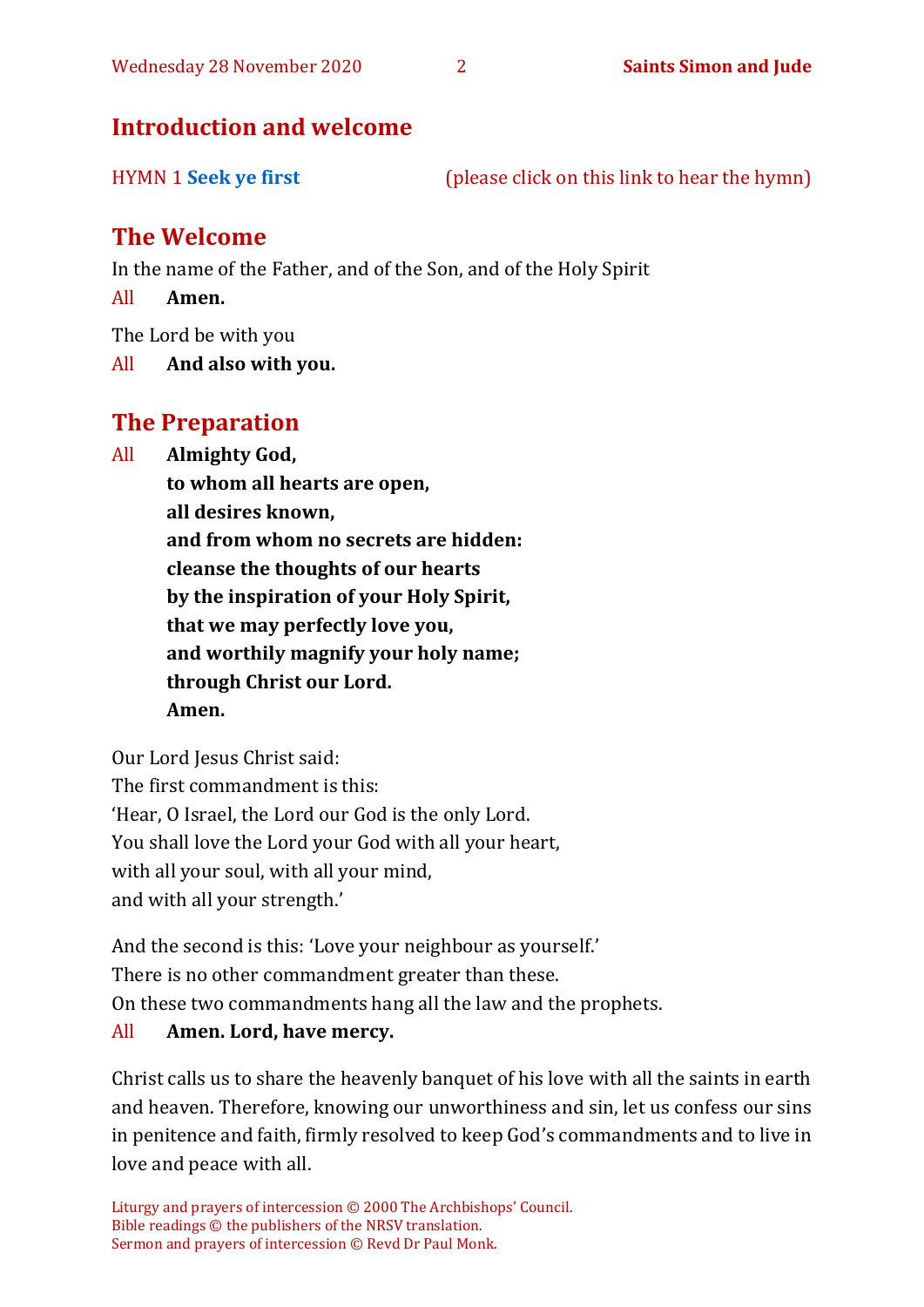All **Almighty God, our heavenly Father, we have sinned against you and against our neighbour in thought and word and deed, through negligence, through weakness, through our own deliberate fault. We are truly sorry and repent of all our sins. For the sake of your Son Jesus Christ, who died for us, forgive us all that is past and grant that we may serve you in newness of life to the glory of your name. Amen.**

Almighty God,

who forgives all who truly repent, have mercy upon you, pardon and deliver you from all your sins, confirm and strengthen you in all goodness, and keep you in life eternal; through Jesus Christ our Lord. All **Amen.**

# **The Gloria**

This Gloria is sung to the tune of 'Cwm Rhondda'. Click **[here](about:blank)** for the tune.

All **Glory be to God in Heaven, Songs of joy and peace we bring, Thankful hearts and voices raising, To creation's Lord we sing. Lord we thank you, Lord we praise you, Glory be to God our King: Glory be to God our King. Lamb of God, who on our shoulders, Bore the load of this world's sin; Only Son of God the Father, You have brought us peace within.**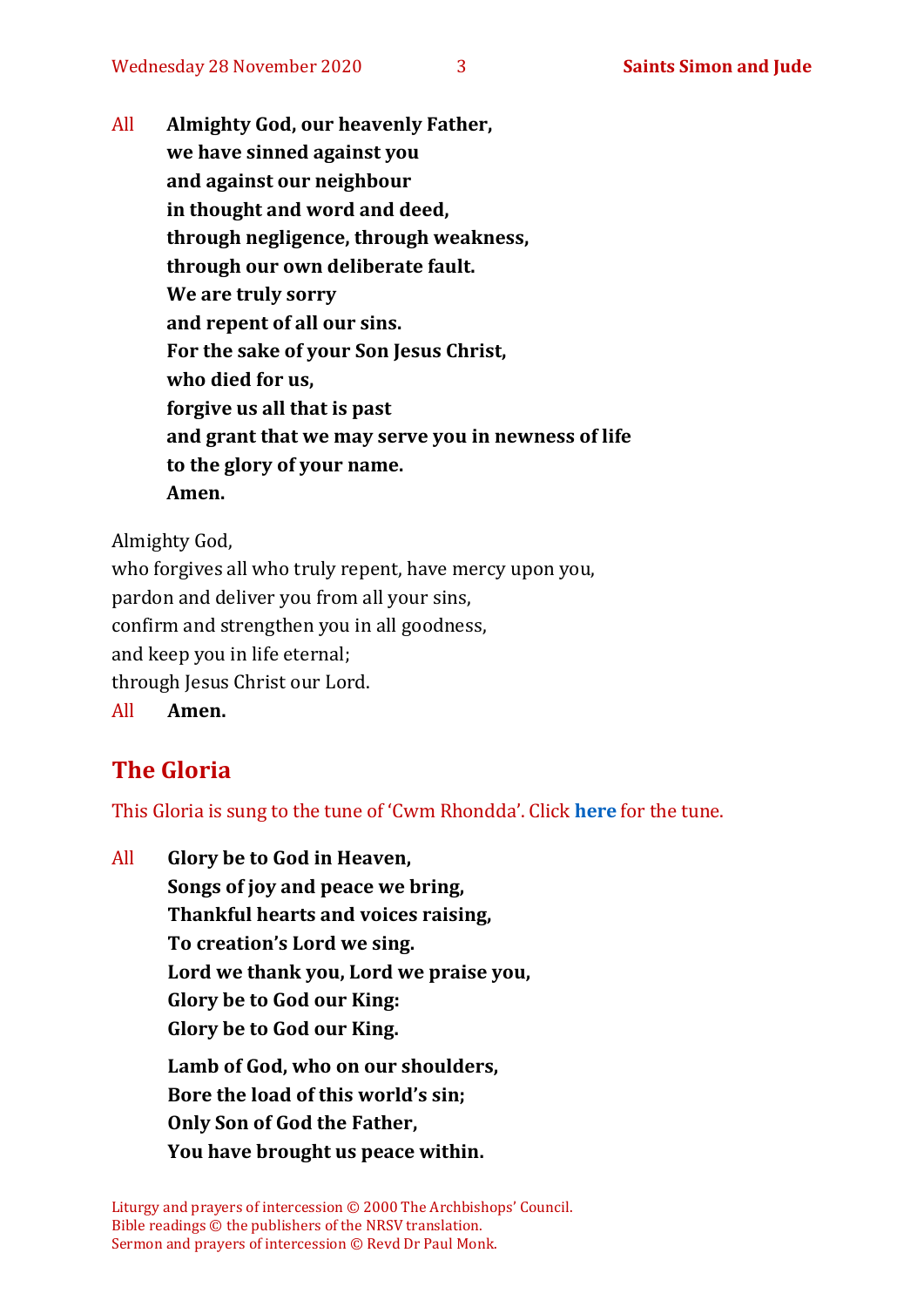**Lord, have mercy, Christ have mercy, Now your glorious reign begin: Now your glorious reign begin.**

**You O Son of God are Holy, You we praise with one accord. None in heav'n or earth is like you, Only you are Christ the Lord. With the Father and the Spirit, Ever worshipped and adored: Ever worshipped and adored.**

## **The Collect for Saints Simon and Jude**

Almighty God, who built your Church upon the foundation of the apostles and prophets, with Jesus Christ himself as the chief corner-stone: so join us together in unity of spirit by their doctrine, that we may be made a holy temple acceptable to you; through Jesus Christ your Son our Lord, who is alive and reigns with you, in the unity of the Holy Spirit, one God, now and for ever. All **Amen.**

## **First reading**

A reading from the book of the prophet Isaiah

Hear the word of the Lord, you scoffers who rule this people in Jerusalem. Because you have said, 'We have made a covenant with death, and with Sheol we have an agreement; when the overwhelming scourge passes through it will not come to us; for we have made lies our refuge, and in falsehood we have taken shelter'; therefore thus says the Lord God, See, I am laying in Zion a foundation stone, a tested stone, a precious cornerstone, a sure foundation: 'One who trusts will not panic.' *Isaiah 28:14–16*

This is the Word of the Lord

#### All **Thanks be to God.**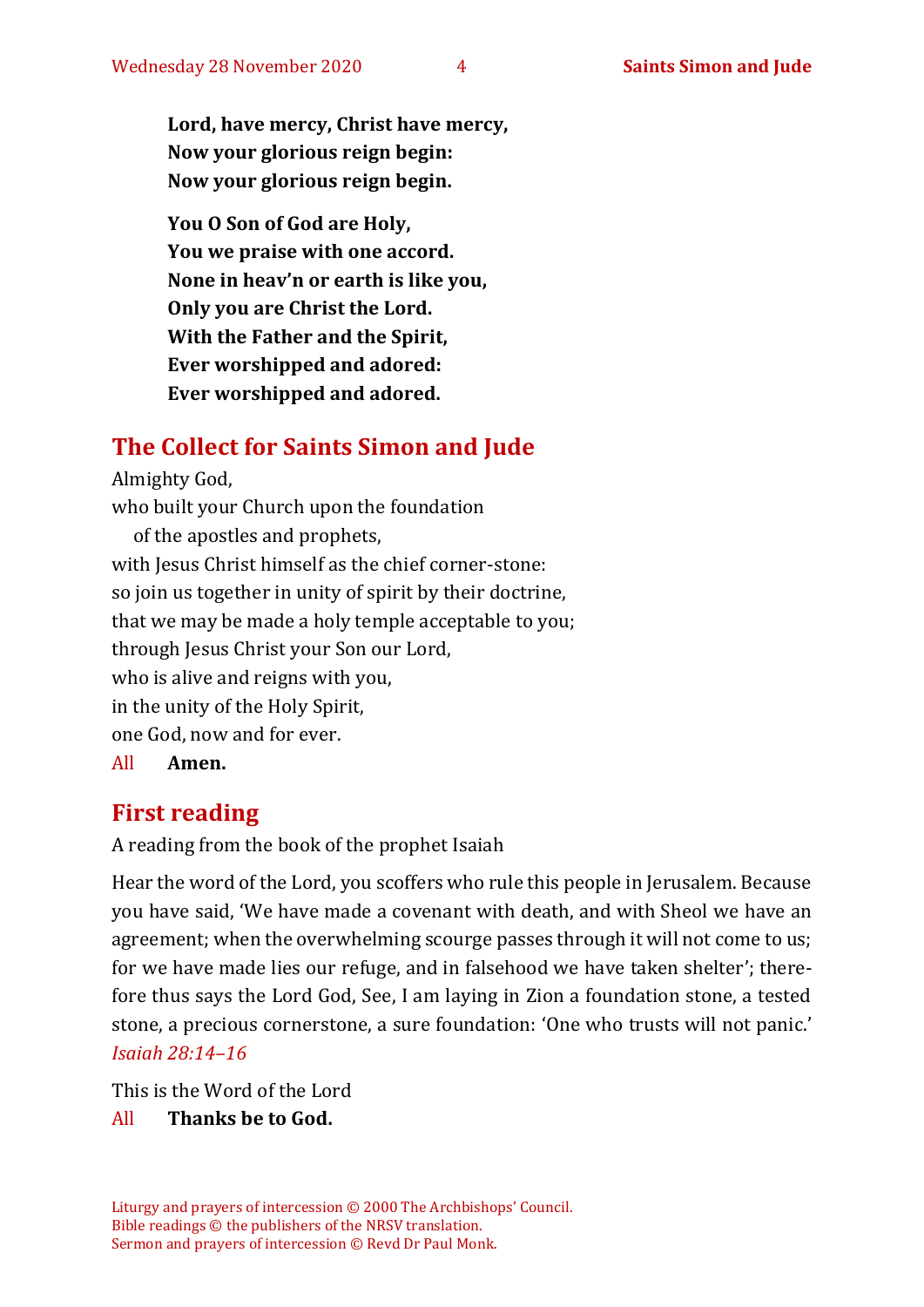### **Second reading**

A reading from St Paul's Letter to the Ephesians

You are no longer strangers and aliens, but you are citizens with the saints and also members of the household of God, built upon the foundation of the apostles and prophets, with Christ Jesus himself as the cornerstone. In him the whole structure is joined together and grows into a holy temple in the Lord; in whom you also are built together spiritually into a dwelling place for God. *Ephesians 2:19–22*

This is the Word of the Lord

All **Thanks be to God.**

HYMN 2 **[One thing I ask](https://www.youtube.com/watch?v=sk-KEsSZaP0)** (please click on this link to hear the hymn)

# **Gospel reading**

Hear the Gospel of our Lord Jesus Christ according to John

#### All **Glory to you O Lord.**

Jesus said to his disciples, 'I am giving you these commands so that you may love one another. If the world hates you, be aware that it hated me before it hated you. If you belonged to the world, the world would love you as its own. Because you do not belong to the world, but I have chosen you out of the world—therefore the world hates you.

'Remember the word that I said to you, "Servants are not greater than their master." If they persecuted me, they will persecute you; if they kept my word, they will keep yours also. But they will do all these things to you on account of my name, because they do not know him who sent me. If I had not come and spoken to them, they would not have sin; but now they have no excuse for their sin. Whoever hates me hates my Father also. If I had not done among them the works that no one else did, they would not have sin. But now they have seen and hated both me and my Father. It was to fulfil the word that is written in their law, 'They hated me without a cause."

'When the Advocate comes, whom I will send to you from the Father, the Spirit of truth who comes from the Father, he will testify on my behalf. You also are to testify because you have been with me from the beginning.' *John 15:17–27*

This is the Gospel of the Lord

#### All **Praise to you O Christ.**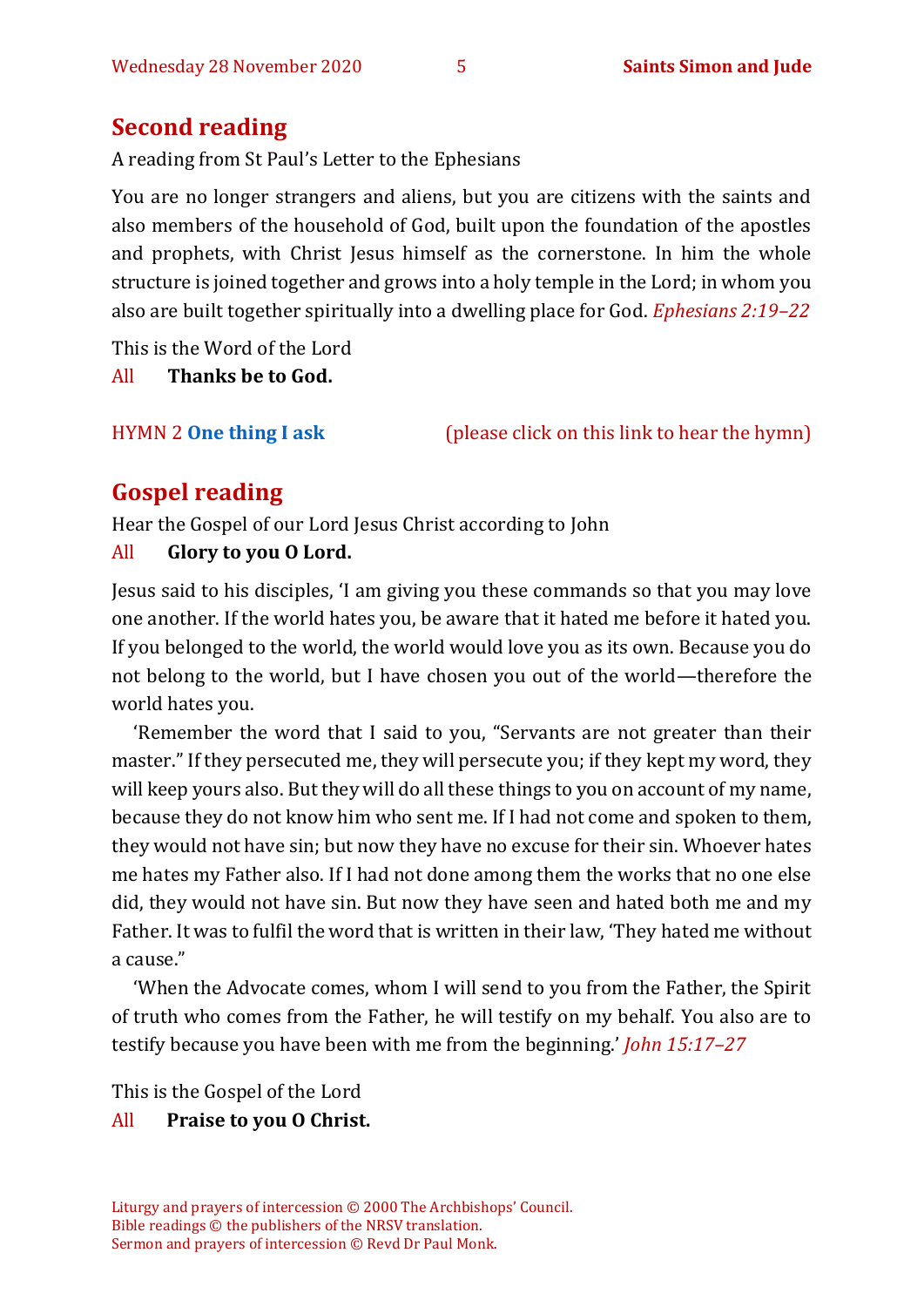#### **Sermon**

We may hear the phrase, 'he or she hasn't a prayer!' The context means a person has tried everything and nothing works. They've tried the more straightforward things like seeking advice from agencies and help from friends. Nothing works. Nothing is left, so they pray. They pray even though 'everyone knows' that asking God in a prayer never works. Asking the Saints for help never works. They haven't a prayer.

The prayers of those who live in this mindset become ever more detailed as they become ever more desperate. They berate an omnipotent God (Lord of heaven and earth) with excessive detail: 'Lord, we pray for Mrs ABC who has an operation on her big toe of her left foot in Ward 3 of the Hospital next Tuesday at 2:15 pm. Her daughter XYZ is very worried ...' and so on for 10 minutes. Their prayer life dies of wordiness and, because it's based on such a misconception, grows to become faithcoloured atheism. They don't even believe it themselves. They haven't a prayer.

A great many prayers are not answered because they are not in fact prayers. They're the equivalent to sitting in a fridge and complaining it doesn't move like a Ferrari. It's not God's fault when He doesn't answer our petulant demands because praying is not about asking (or telling) God what to do. None of the following will work: telling God what to do. Bullying God. Pleading and bargaining. Sounding humble ('Lord, I'm just asking …'). Giving God ever more detail in our instructions. These ways of looking at prayer are very common. But these 'prayers' are in fact talking—aloud or silently—to an invisible misconception. They haven't a prayer.

God has made each human soul in such a way that it needs Him, like a lock needs a key if it is to open. Some souls know they need God but others merely suspect they're missing something vital in their lives. They then fill the gap with activity, substances, gadgets, noise, etc. They may fill the gap with things that look like faith.

St Paul in today's second reading says we were like, 'strangers and aliens' before we met God. The main purpose of prayer is to facilitate such an encounter. The main goal of prayer is 'relationship' with God—*really* knowing Him. That's what St Paul means by, 'citizens with the saints and also members of the household of God'.

The intermediary who acts as a mobile phone in any long-distance conversation with God is the Holy Spirit. He enables our prayer, so we must become spiritual people if our prayer is to develop. Prayer develops in proportion that we are willing to be filled with the Spirit. A sure sign that we are becoming these spiritual people is that our prayers move from asking for things and become more a matter of promising God that we want to give. And the main thing we give is ourselves.

We acquire many of the characteristics of God if we give ourselves to Him and truly get to know Him. He asks us to share in His work of wholeness and making the world better. He invites us to 'participate in the divine nature' ([2 Peter 1:4\)](https://biblehub.com/2_peter/1-4.htm). He allows His power to flow through us to do so. *And that is what true prayer is about.*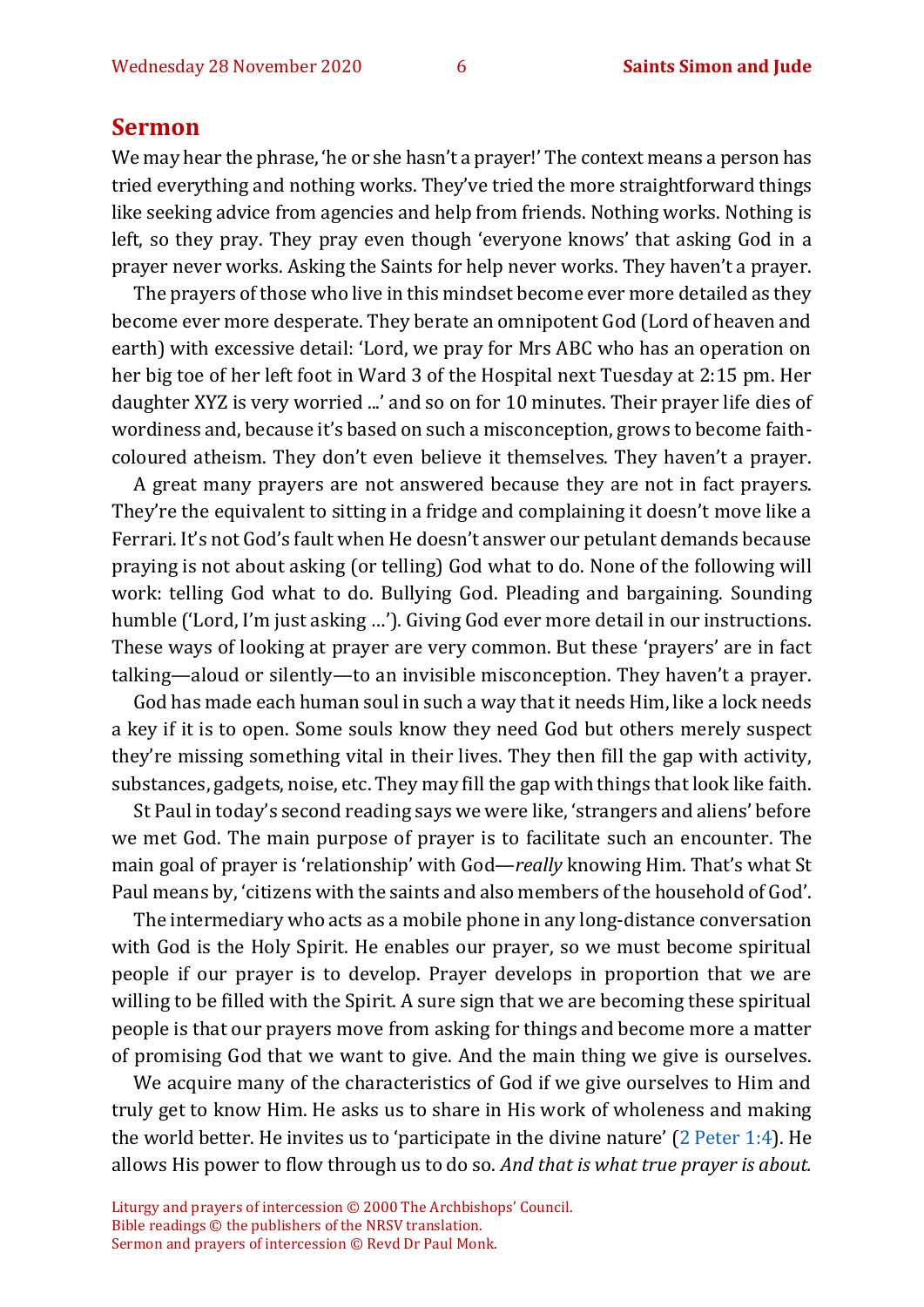We realise that true prayer is not telling God how to use His divine power. It turns out that true prayer is the opposite of what commonly pretends to be prayer. Ironically, we genuinely haven't got a prayer precisely because it's God's, not ours.

# **The Creed**

Do you believe and trust in God the Father, the source of all being and life, the one for whom we exist?

#### All **We believe and trust in him.**

Do you believe and trust in God the Son,

who took our human nature,

died for us and rose again?

#### All **We believe and trust in him.**

Do you believe and trust in God the Holy Spirit, who gives life to the people of God and makes Christ known in the world?

#### All **We believe and trust in him.**

This is the faith of the Church.

All **This is our faith. We believe and trust in one God, Father, Son and Holy Spirit. Amen.**

# **Prayers of intercession**

Dear loving God, we want to love you more and serve you better. Mend our broken lives and help us to pray.

Lord in your mercy

#### All **Hear our prayer**.

Dear loving Lord, we pray for the Church. Please help your Church to grow in its relationship with you and thereby grow in obedience and love.

Lord, in your mercy

#### All **Hear our prayer**.

Dear loving Lord, we pray for the world. Please help the world to move from working toward its own desires and start working for you and your Kingdom. Lord in your mercy

#### All **Hear our prayer**.

Dear loving Lord, we dare to ask your healing on us on for our friends. And the principal healing we ask for is a cure for the ills located in our souls, and anything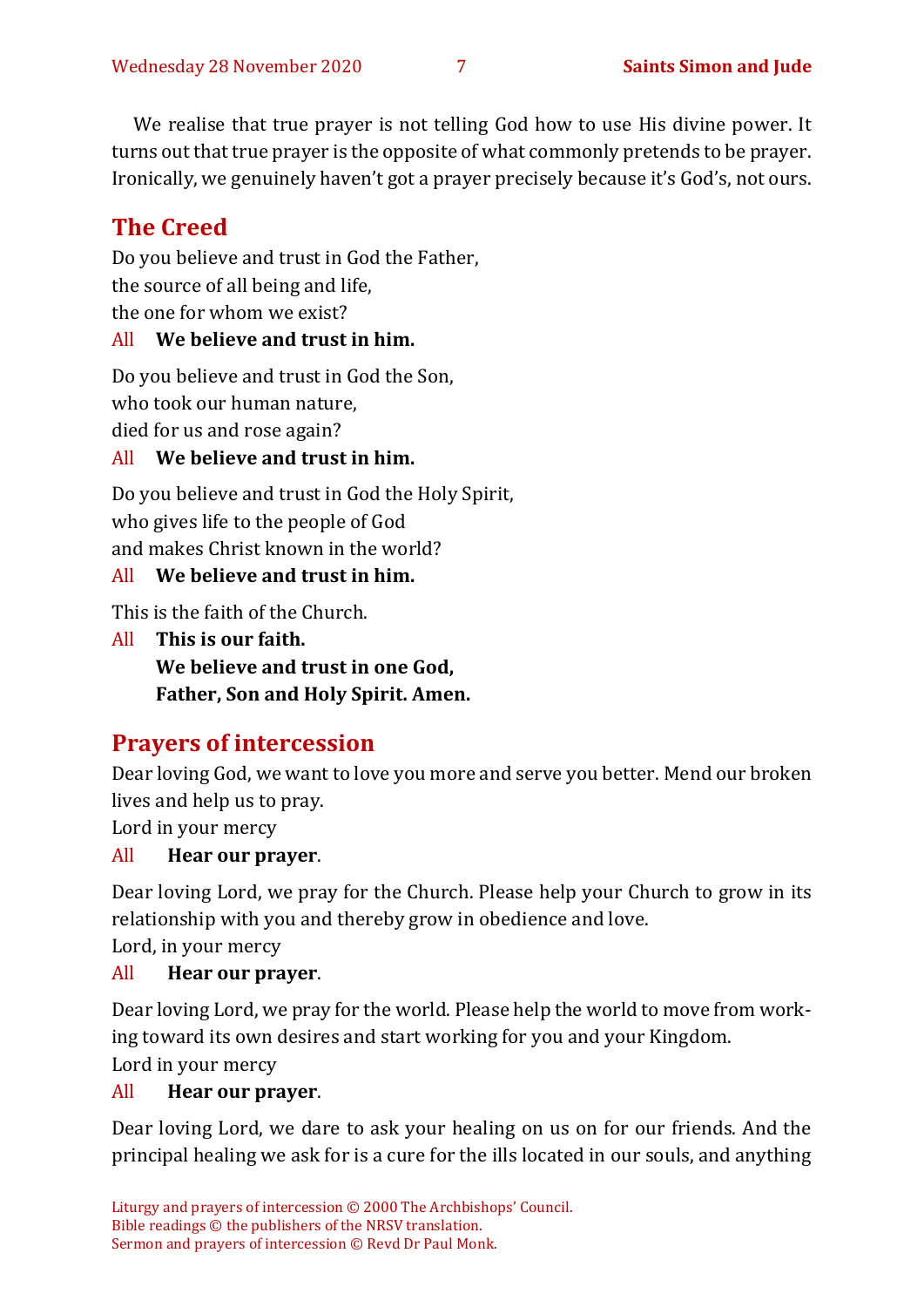that gets between us and you.

Lour Lord in your mercy

#### All **Hear our prayer**.

Dear loving Lord, we pray for those who have died—recently or even today. Have mercy on those who see you for the first time then mourn an entire life misspent. Lord in your mercy

#### All **Hear our prayer**.

Merciful Father,

All **accept these prayers for the sake of your Son, our Saviour Jesus Christ. Amen.**

#### **The peace**

Unto us a child is born, unto us a son is given, and his name shall be called the Prince of Peace.

The peace of the Lord be always with you,

All **And also with you.** 

HYMN 3 **[O the bitter shame and sorrow](https://www.youtube.com/watch?v=vJbzqbiZ7JA)** (click on this link to hear the hymn)

The liturgy of the Communion Service appears below

# The Dismissal

The Lord bless you and keep you. The Lord make his face to shine upon you and be gracious to you. The Lord lift up the light of his countenance upon you and give you his peace; and the blessing of God the Almighty: Father, Son, and Holy Spirit, be with you now and remain with you always All **Amen.**

#### HYMN 4 **[O the bitter shame and sorrow](https://www.youtube.com/watch?v=vJbzqbiZ7JA)** (click on this link to hear the hymn)

Go in peace to love and serve the Lord.

#### All **In the name of Christ. Amen.**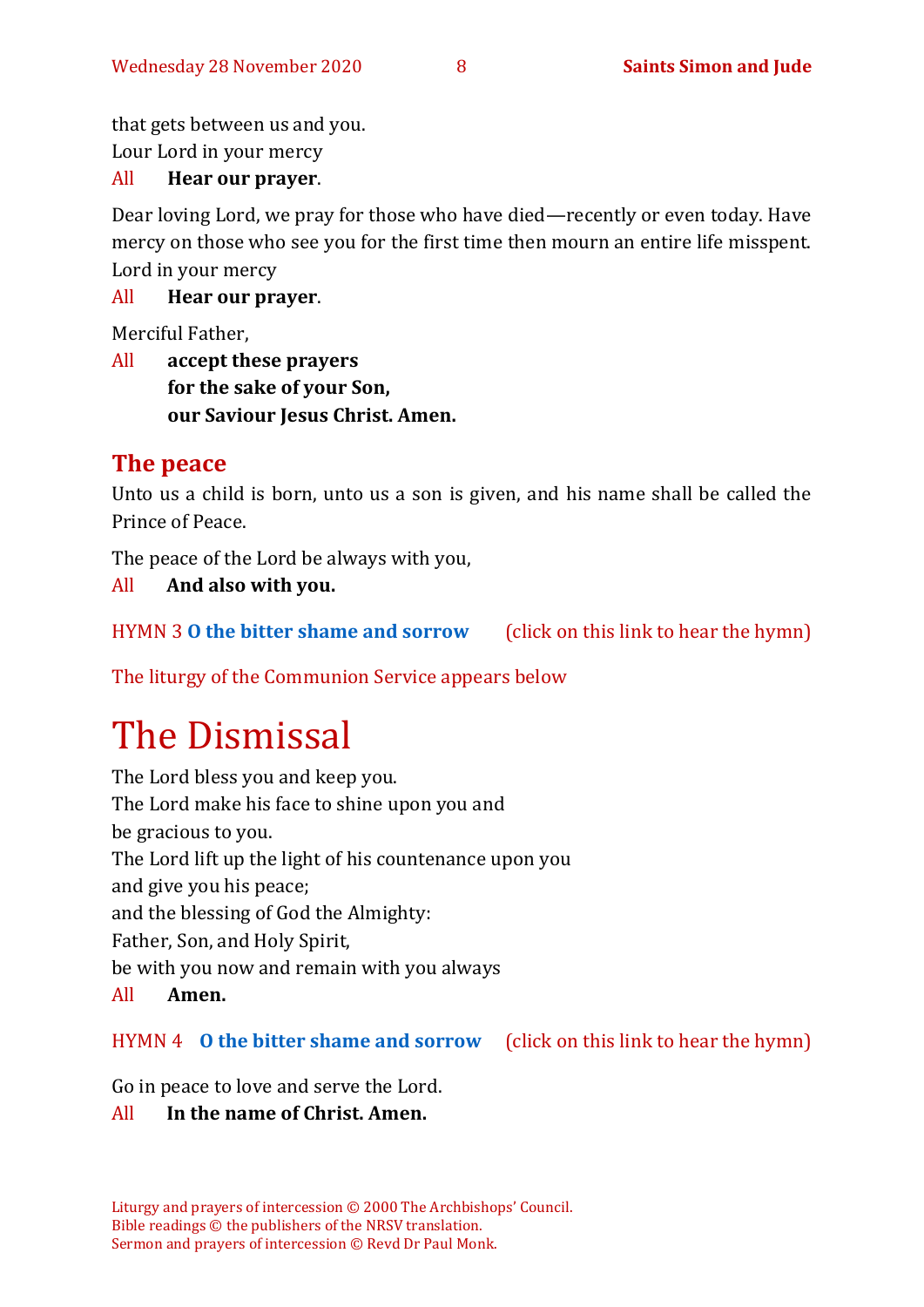# The Liturgy of the Sacrament

### Eucharistic Prayer (prayer E)

The Lord be with you

#### All **and also with you.**

Lift up your hearts.

#### All **We lift them to the Lord.**

Let us give thanks to the Lord our God.

#### All **It is right to give thanks and praise.**

It is indeed right, our duty and our joy, always and everywhere to give you thanks, holy Father, almighty and eternal God, through Jesus Christ our Lord. And now we give thanks, most gracious God, surrounded by a great cloud of witnesses and glorified in the assembly of your saints. The glorious company of apostles praise you. The noble fellowship of prophets praise you. The white-robed army of martyrs praise you. We, your holy Church, acclaim you. In communion with angels and archangels, and with all who served you on earth and worship you now in heaven, we raise our voice to proclaim your glory, for ever praising you and saying:

All **Holy, holy, holy Lord, God of power and might, heaven and earth are full of your glory. Hosanna in the highest. Blessed is he who comes in the name of the Lord. Hosanna in the highest.**

We praise and bless you, loving Father, through Jesus Christ, our Lord; and as we obey his command, send your Holy Spirit, that broken bread and wine outpoured may be for us the body and blood of your dear Son.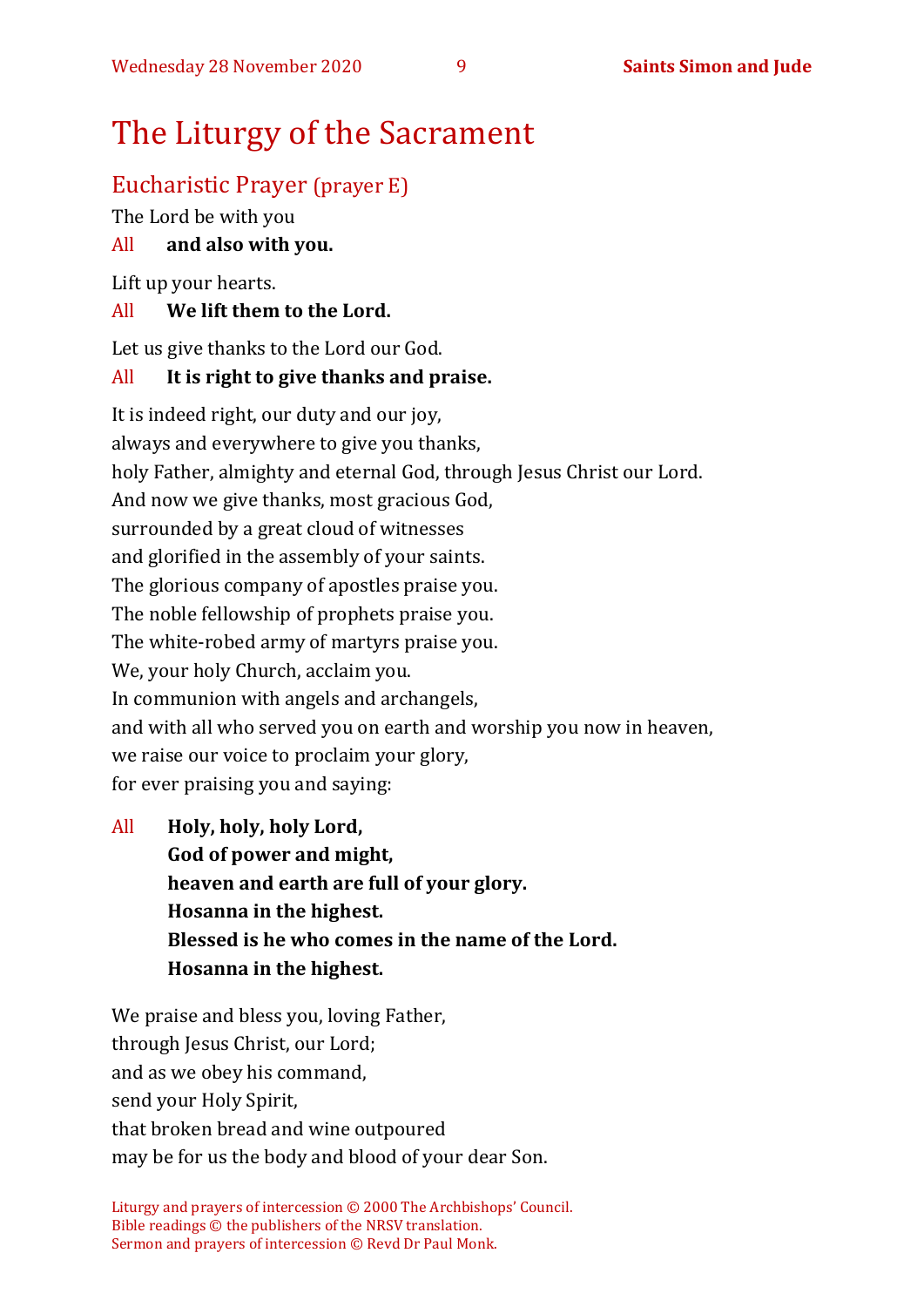On the night before he died he had supper with his friends and, taking bread, he praised you. He broke the bread, gave it to them and said: Take, eat; this is my body which is given for you; do this in remembrance of me.

When supper was ended he took the cup of wine. Again he praised you, gave it to them and said: Drink this, all of you; this is my blood of the new covenant, which is shed for you and for many for the forgiveness of sins. Do this, as often as you drink it, in remembrance of me.

So, Father, we remember all that Jesus did, in him we plead with confidence his sacrifice made once for all upon the cross.

Bringing before you the bread of life and cup of salvation, we proclaim his death and resurrection until he comes in glory.

Great is the mystery of faith:

All **Christ has died. Christ is risen. Christ will come again.**

Lord of all life, help us to work together for that day when your kingdom comes and justice and mercy will be seen in all the earth.

Look with favour on your people, gather us in your loving arms and bring us with Simon, Jude and all the saints to feast at your table in heaven.

Through Christ, and with Christ, and in Christ, in the unity of the Holy Spirit, all honour and glory are yours, O loving Father,

for ever and ever.

#### All **Amen.**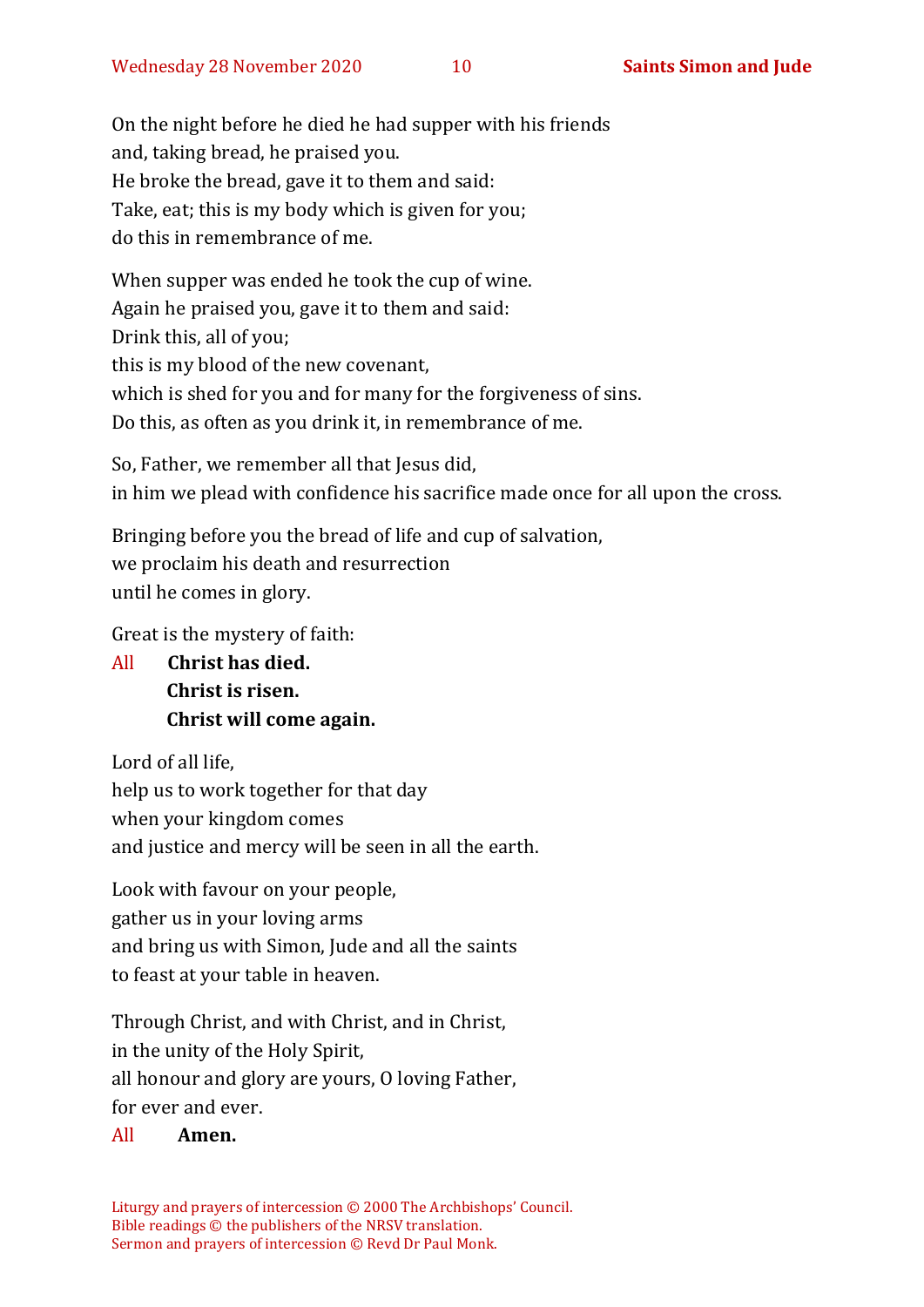### The Lord's Prayer

As our Saviour taught us, so we pray

All **Our Father in heaven, hallowed be your name, your kingdom come, your will be done, on earth as in heaven. Give us today our daily bread. Forgive us our sins as we forgive those who sin against us. Lead us not into temptation but deliver us from evil. For the kingdom, the power,** 

**and the glory are yours now and for ever. Amen.**

### Breaking of the Bread

We break this bread to share in the body of Christ.

- All **Though we are many, we are one body, because we all share in one bread.**
- All **Lamb of God,**

**you take away the sin of the world, have mercy on us.**

**Lamb of God, you take away the sin of the world, have mercy on us.**

**Lamb of God, you take away the sin of the world, grant us peace.**

Draw near with faith. Receive the body of our Lord Jesus Christ which he gave for you, and his blood which he shed for you. Eat and drink in remembrance that he died for you, and feed on him in your hearts by faith with thanksgiving.